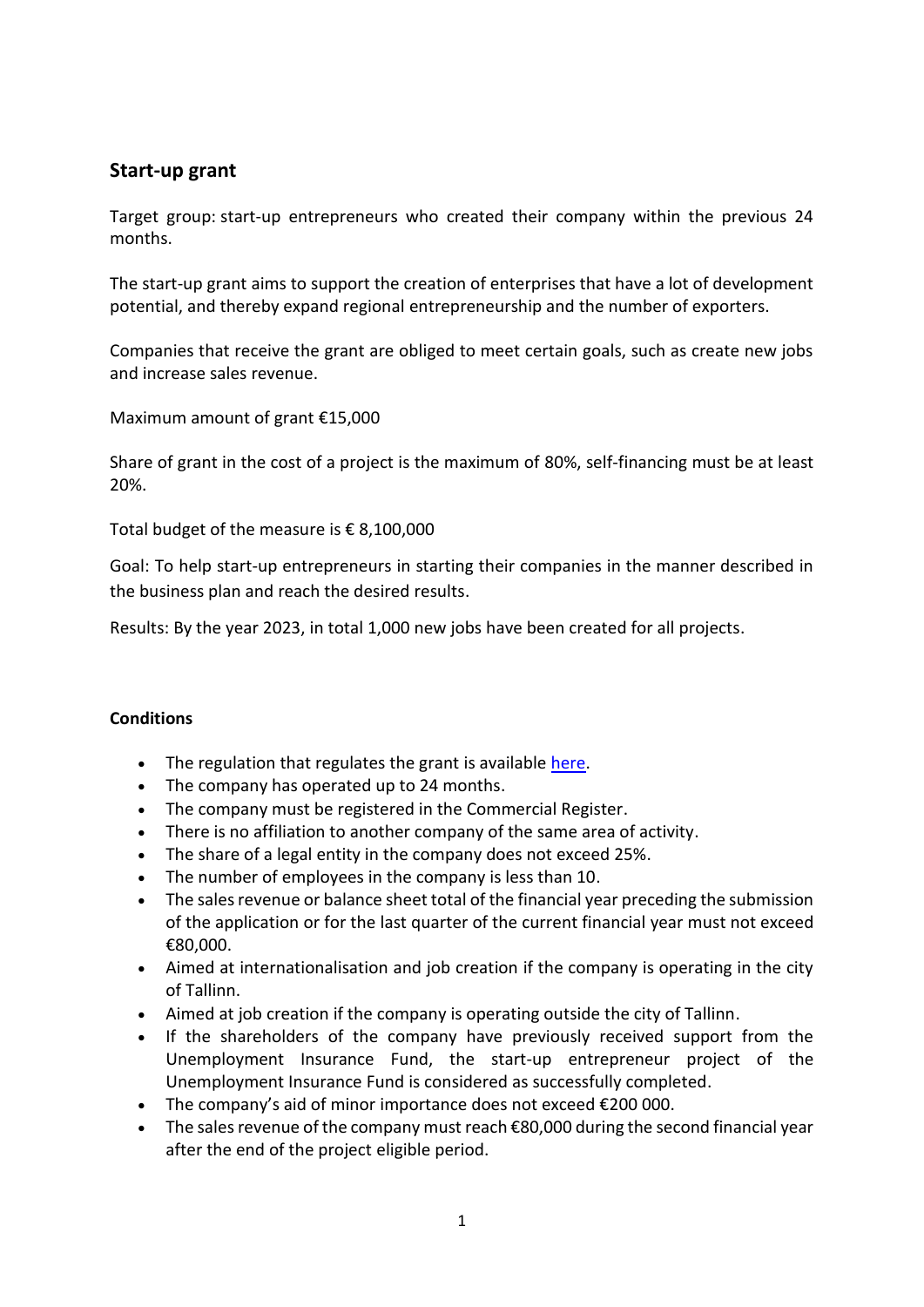The company is obliged to create two new jobs – one no later than during the first month after the end of the project eligible period, and the other a year after the end of the project eligible period. The gross salary paid to an employee is, by 1 July preceding the date of submission of the grant, at least 50 percent of the annual average gross monthly salary published by Statistics Estonia.

Companies of the following areas of activity **cannot apply for** the start-up grant:

- **primary production of agricultural products** (activities listed in Annex I of the Treaty on the Functioning of the European Union)
- **processing and marketing of agricultural products** (in cases set out in Article 1(1) c) of the Regulation of the Veterinary and Food Board listed in Annex I of the Treaty on the Functioning of the European Union)
- **fishing and aquaculture** (Articles 107 and 108 of the Commission Regulation (EU) No 1407/2013)
- **agriculture, forestry and fishing** (Classification of Economic Activities 2008, division A),
- **processing and preserving of fish, crustaceans and molluscs** (Classification of Economic Activities 2008, division C 102)
- **intermediation of sales, wholesale and retail trade** (Classification of Economic Activities 2008, division G), except repair of motor vehicles and motorcycles. Intermediation of sales shall be the activities of brokers, brokers of goods and other traders who bring together sellers and buyers, organise business transactions on behalf of another party, including through internet and sale through auctioning, including internet auctions
- **real estate activities** (Classification of Economic Activities 2008, division L);
- **manufacture of tobacco products** (Classification of Economic Activities 2008, division C 120),
- **gambling and betting activities** (Classification of Economic Activities 2008, division R 920),
- **financial and insurance activities** (Classification of Economic Activities 2008, division K),
- **legal and accounting activities** (Classification of Economic Activities 2008, division M 69),
- **activities of head offices; management consultancy activities** (Classification of Economic Activities 2008, division M 70),
- **advertising** (including online advertising) and market research (Classification of Economic Activities 2008, division M 73),
- **renting and operational leasing** (Classification of Economic Activities 2008, division N 77), and **services of temporary employment agency** (Classification of Economic Activities 2008, division N782)

The area of activity of the applicant for the **start-up grant** is determined by the characteristics of the sales revenue of the project entrepreneur's area of activity. If the applicant is uncertain of the suitability of their area of activity, we recommend sending a letter and describing the area of activity as accurately as possible (including the products/ services offered and which costs are arising from the offering of the product/ service).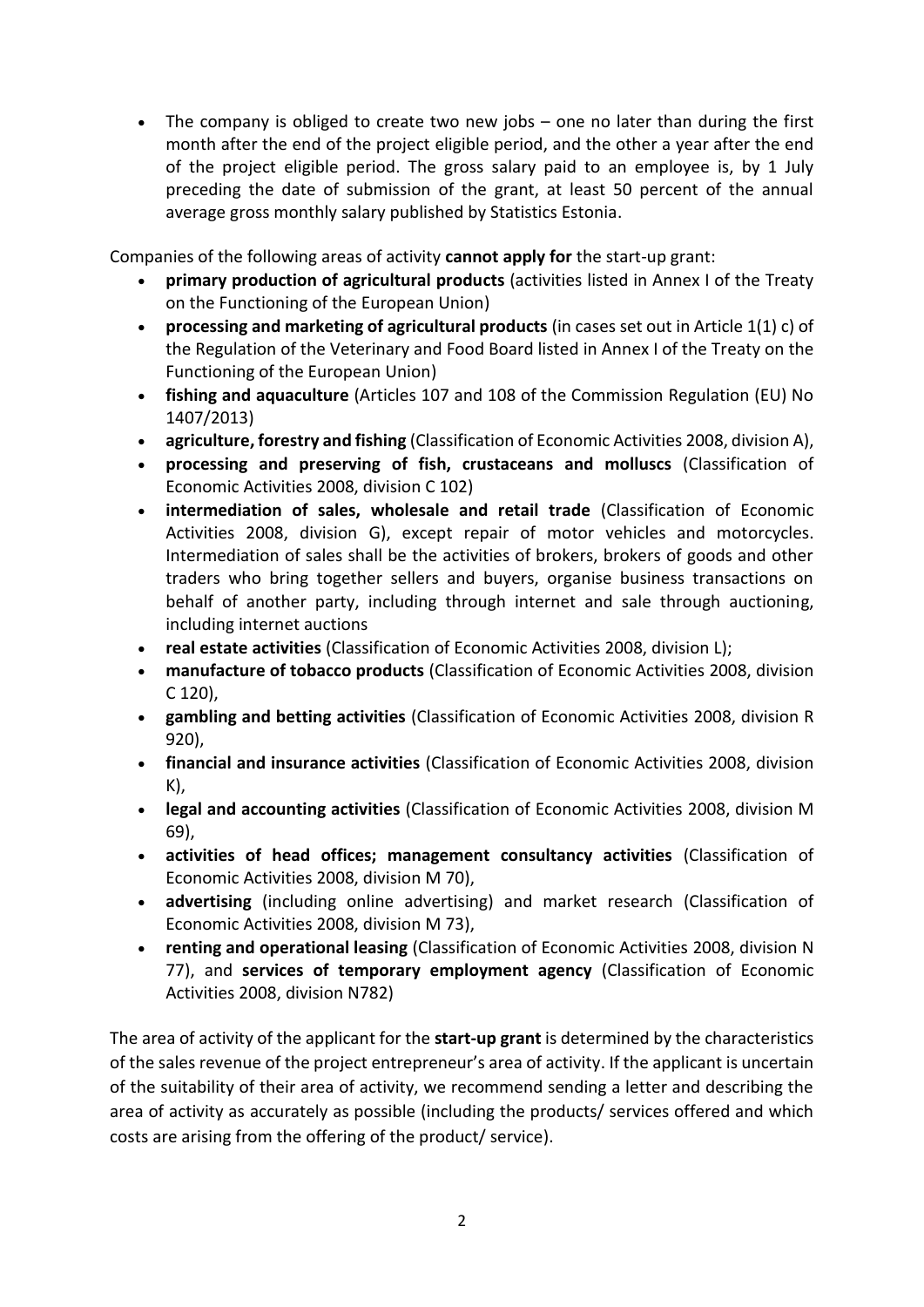## **Supported activities:**

- **Acquisition of tangible fixed assets.** The cost of a single object of the tangible fixed assets must be at least €100 and the service life must be at least three years. The seller of the asset must be a legal entity whose area of activity during the past year has been sale of the fixed assets to be acquired.
- **Transport, configuration and installation.** The transport, configuration and installation costs related to the tangible fixed asset acquired with the grant.
- **Marketing.** For carrying out the marketing activities necessary for carrying out the goals of the project. The seller of the service must be a legal entity whose area of activity during the past year has been sale of the services set out in the quotation. Marketing expenses are allowed over a 12-month period.
- **Acquisition or development of application software.** For the acquisition, implementation or development of application software necessary for the main activities (except office software). In case of developing application software, the right of ownership of the intellectual property must remain with the applicant. The seller of the service must be a legal entity whose area of activity during the past year has been sale of services set out in the quotation.
- **Personnel costs**. Labour costs arising for the persons employed under an employment contract, or in case of board members, under contract for services or authorisation agreement, maximum 50% of the grant assigned with the decision to satisfy the application.

## **Start-up grant cannot be used for the following costs:**

1) cost of acquisition of current assets;

2) cost of acquisition of immovable property;

3) costs related to acquisition and building or renovation of a building;

4) cost of consumer electronics, except acquisition of equipment directly necessary for the provision of the service;

5) cost of acquisition of office furniture and office appliances, except acquisition of computers used only in the production process;

6) cost of acquisition and development of office software supporting the support functions of the company (including accounting, customer management, text processing, spreadsheet and presentation programs);

7) cost of acquisition of passenger vehicles;

8) contributions in kind;

9) depreciation costs;

10) bank guarantees;

11) financial and bank expenses;

12) state fees;

13) transportation costs;

14) consultation costs, including cost of legal assistance;

15) cost of developing a strategy as an outsourced service and cost of developing the plan for implementation of activities;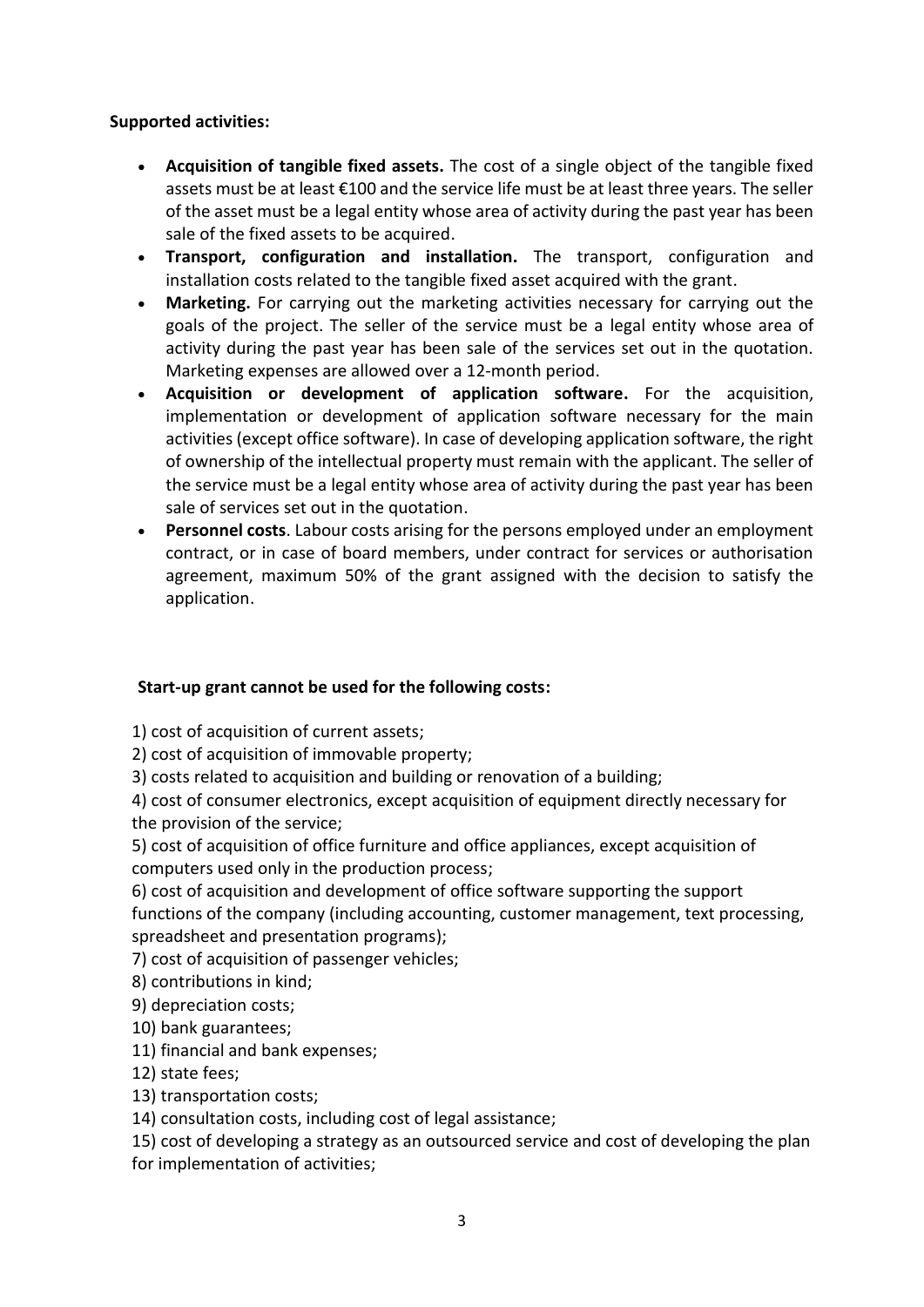16) cost of concluding a capital lease agreement for acquisition of tangible fixed assets, interest expenses, cost of insurance and other costs related to the said leasing agreement, except leasing payments set out in Section 8(3) 2) of this Regulation; 17) export-related costs that are directly linked to the running costs arising from exported quantities, establishing and functioning of the distribution network or other exportrelated running costs (including salary of the sales manager and related costs, and establishing a sales network);

18) accommodation and travel costs, daily allowance related to business trips; 19) expenses made on the basis of the transactions between related persons set out in Section 8(1) of the Income Tax Act, except personnel costs set out in Section 8(3) 7) of this Regulation;

20) acquisition of trucks for road transport company.

## **Application**

Before the submission of the application it is required to **go through the preliminary counselling** and obtain a preliminary assessment at the local development centre [\(www.arenduskeskused.ee\)](http://www.arenduskeskused.ee/). After that, the application can be submitted via the e-grant environment of the State Shared Service Centre (RTK) [https://etoetus.struktuurifondid.ee](https://etoetus.struktuurifondid.ee/).

#### **Documents necessary for the application**

### **Preliminary assessment**

Preliminary assessment prepared by an employee of the [County Development Centre](https://www.arenduskeskused.ee/teenused/starditoetus/) In order to obtain the preliminary assessment, it is required to submit the digitally signed business plan, financial forecasts and the CVs of the board and shareholders to the employee of the County Development Centre.

## **[Application form](https://www.rtk.ee/media/1171/download) (completed in the e-grant environment)**

#### **Business plan**

The business plan gives a clear overview of the planned activities of the company and contains an action plan for successful realisation of the project.

## **Financial projections**

The financial forecasts must be prepared by financial years. They must consist of the cash flow statement, income statement and balance sheet. The self-generating [financial projections](https://www.rtk.ee/meede-alustava-ettevotja-starditoetus#info-vene-ja-inglise-keeles) can be used, files for different years provided on website.

### **Financial reports**

The balance sheet and income statement on the prior economic activities as of the quarter before the submission of the application, if the applicant has started economic activities.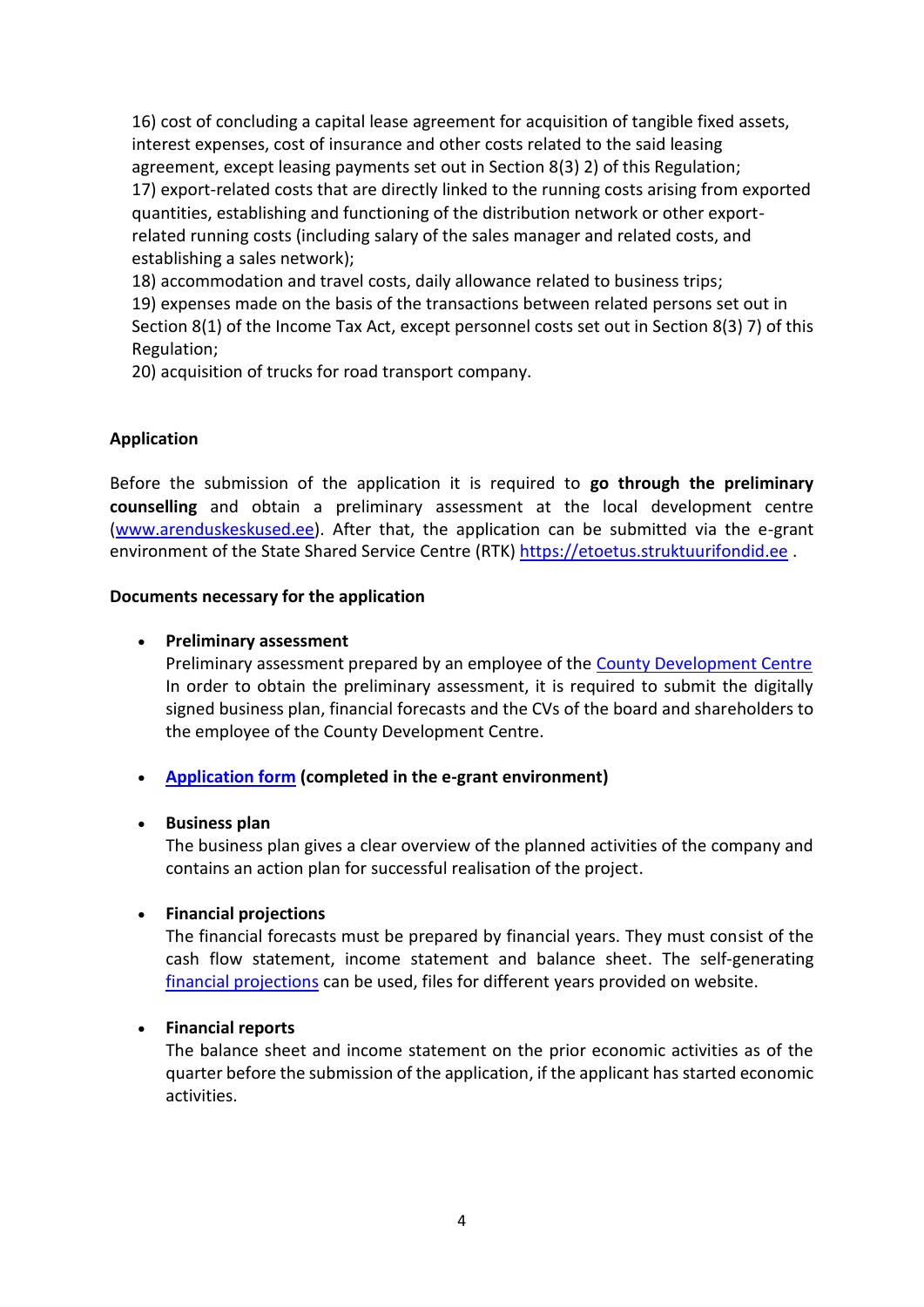### **Quotations**

On all expenses to be made. They must not be older than three months from the date of submission of the application. If the cost value of the goods or service purchased shall be without the value added tax € 20 000 or exceeds this value, three independent and comparable quotations must be submitted. If three quotations cannot be submitted or if the cheapest offer is not selected, a relevant reasoning must be presented. The price list on the seller's e-store/website is acceptable as price offers. Foreign companies and e-shops are also acceptable. When purchasing equipment, the quotation must contain the technical specifications of the equipment.

If used equipment is acquired, either an alternative quotation for new equipment or a reference to public sources must be submitted if such information is available in the internet. If you are using the latter option, please submit the respective internet page in .pdf format.

If used equipment is purchased[, declaration for used equipment](https://www.rtk.ee/media/1175/download) should be submitted, it may be added during the submission of the application, but it may also be submitted with the payment application.

## **Terms of reference**

The terms of reference must be submitted if the grant is requested for the development of application software.

### **Copies of contracts**

A copy of the employment contract if compensation of the salary of employees is applied for. A copy of a contract of services or authorisation agreement if compensation of the fee of a board member is applied for. If the contracts have not yet been concluded, the description of the tasks, work or mandate of the planned position must be submitted.

## **CVs**

The CVs must be submitted for the persons holding a share in the applicant's company and board members of the applicant.

#### **Letter of authorisation**

Necessary if a person holding the right of representation of the applicant is acting on the basis of authorisations.

## **•** Scheme of group members

The [scheme of group members](https://www.rtk.ee/media/1176/download) must be submitted if the applicant has subsidiaries or if the applicant holds any other majority in any other company.

#### **Project journey**

## **Information counselling for general information**

The specialists of the County Development Centres counsel entrepreneurs with the aim of supporting them in preparing and realising of their business plan. Information counselling can provide feedback on your ideas regarding starting a company. Furthermore, information is provided on under which conditions your company is qualified to apply for the grant and what are the additional opportunities for funding.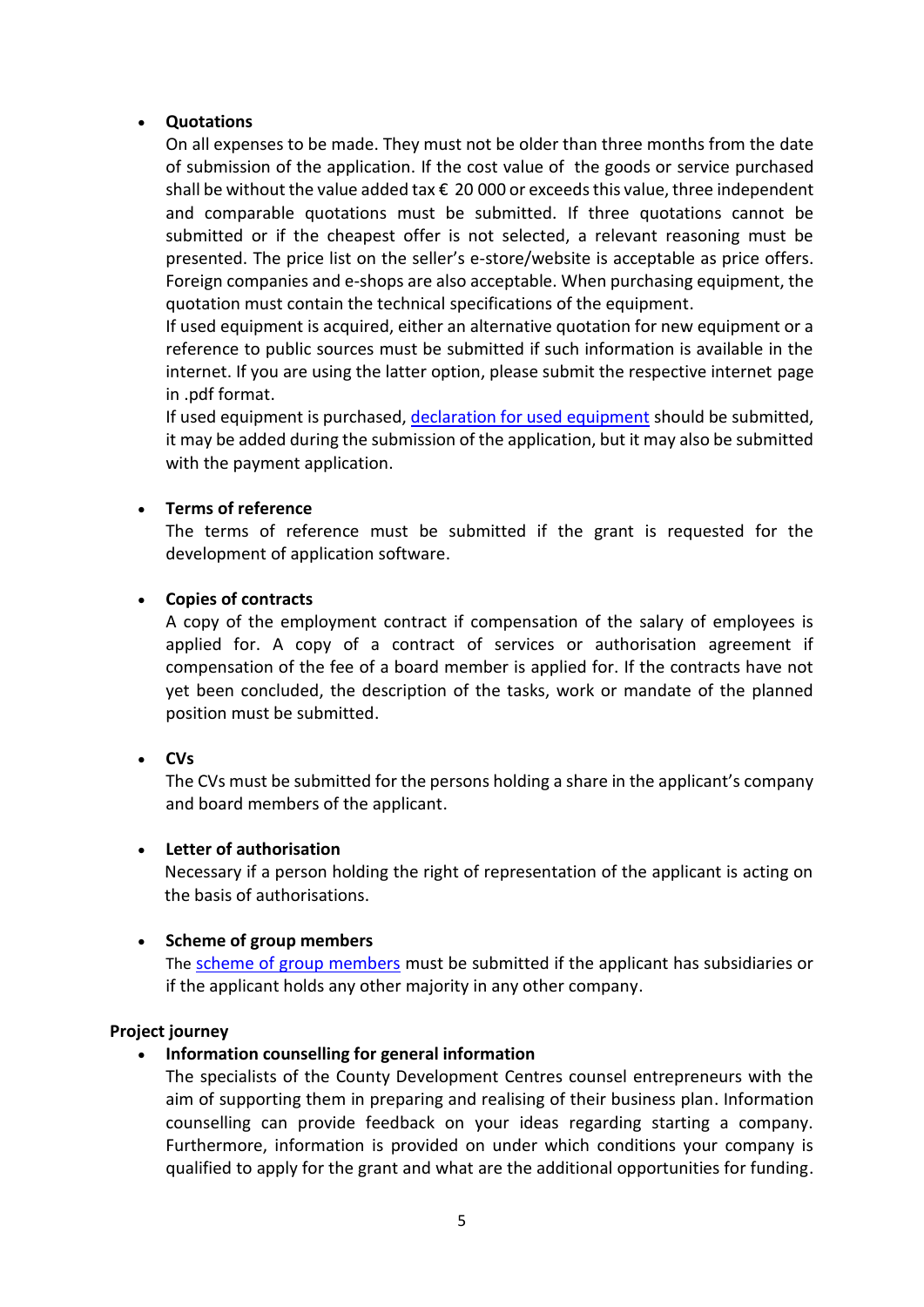We recommend information counselling at a County Development Centre before going through the preliminary counselling within the framework of the start-up grant. Please contact the specialist of your region [www.arenduskeskused.ee](http://www.arenduskeskused.ee/)

### **Preliminary counselling for preliminary assessment**

The specialists of the County Development Centres are best informed of entrepreneurship in the region of activities of a company, thus the preliminary assessment prepared by them is an obligatory part of the start-up grant application submitted to the RTK. The County Development Centres [\(www.arenduskeskused.ee\)](http://www.arenduskeskused.ee/) are located in each county and we suggest that you contact them in order to get a preliminary assessment for your start-up grant application.

### **Registration of applications and conformity check**

The application together with the additional documents must be submitted in the egrants environment.

It is important to keep in mind the start date of the project indicated in the application, because the RTK shall not finance the expenses made before that date. The project eligible period is 12 months.

The RTK checks the compliance of the applicant and the application with the terms and conditions of the start-up grant, and the analysis of the related persons is carried out. If deficiencies are discovered, the applicant is informed thereof and up to 10 working days of additional time is granted to eliminate the deficiencies. For that period, the RTK will suspend the processing of the application. If the applicant fails to eliminate the deficiencies or submit information in due time, the RTK will make a decision to not to finance the application without carrying out the substantial analysis.

## **Processing of the application**

If the application complies with the conditions, the substantial assessment of the project will commence – the submitted business plan, financial forecasts and eligibility and reasonability of the costs planned in the budget as well as the assessment given during the preliminary counselling are reviewed.

Assessment of the applications is carried out on the basis of the materials submitted by the applicant to the RTK. If necessary, additional information is requested from the applicant or a meeting is set up with the applicant. If needed, the RTK will involve additional experts and specialists in the assessment of the application. Methodology [for assessing the applications.](https://www.rtk.ee/media/1170/download)

Generally, the decision on the application is made within 20 working days from the submission of the application. The period of processing will be extended by the time needed for eliminating the inaccuracies in the application and requesting additional information. The decision will be published in the e-grants environment under the project. A copy of the decision is sent to the email address of the specialist of the County Development Centre who prepared the preliminary assessment.

## **Approval of the changes in the project**

If you want to change activities or make changes in the budget (the budget line allocated for a specific activity changes by more than 30%), please get an approval for the change from the RTK: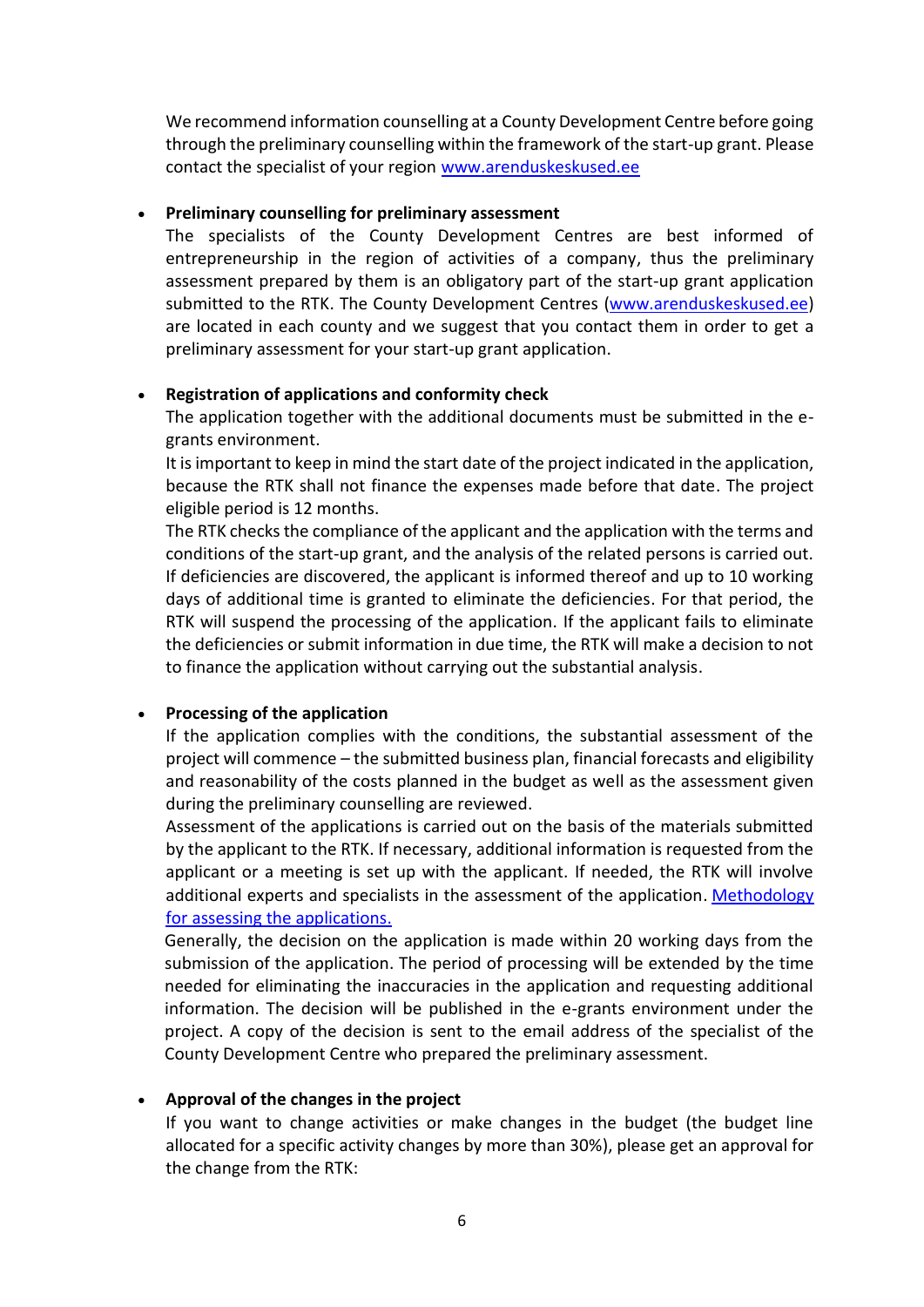- in due time: before making the change and before the end of the project period, i.e. during the project period,

- in writing: through the e-grants environment.

If necessary, project period extension can be requested. Initial eligible period of the project is 12 months. The project period can be extended twice, up to six month for both extensions. In total, the eligible period of the project can be extended by 12+6+6 months. Reasoned application must be submitted during the eligible period. The RTK makes the decision regarding the application for changes within 20 working days after the receipt of the application.

Please inform the RTK if there are any changes in the data of the grant recipient, i.e. changes in the name, address, legal or authorised representatives, in case of reorganisation, bankruptcy application, appointing of liquidator or termination of activities.

Before making the changes get a written approval from the RTK if the grant recipient or its share, stock or related assets or rights are transferred.

### **Payment of the grant**

A precondition for the payment of the grant is submission of the payment application together with correct expense and payment documents. The project payment application is submitted in the e-grants environment (guidelines for preparing a payment application). The grant can be taken out fully or in up to four parts. The period for processing the correctly formalised payment application is 20 working days, after which the grant is paid to the bank account of the grant recipient. The period of processing may be extended if the payment application has to be corrected or additional information has to be submitted.

The grant can be taken out by previously paying the invoices fully or to the extent of self-financing (+ value added tax). The self-financing proportion comes from the approved budget, so it may be higher than the minimum self-financing rate in the grant regulation. In both cases, the grant is paid out on the condition that the grant recipient has received the purchased items/ services and verified it (as a rule, the instrument of delivery and receipt of the works/ item, correspondence, consignment note, invoice or contract is considered as verification, if such document reflects information on the delivery). In case of partial payment of invoices, the payment date of the invoice must be longer in order to allow processing of the payment application and payment of the grant in the RTK before the term of payment. After the grant is received, the grant recipient must fully pay the invoices set out in the payment application and no later than after 10 calendar days after the receipt of the grant, proof of payment must be submitted to the RTK.

Cash settlements are not accepted, all expenses related to the grant must be paid from the bank account of the company. Invoices must be prepared during the period of eligible project, goods or services must also be received during the period of eligible project.

If used equipment is purchased, it is necessary to submit the declaration on used equipment.

Record the grant in your accounting according to guideline 12 'State Aid' of the Estonian Accounting Standards Board. See guidelines of the Estonian Accounting Standards Board <http://www.rmp.ee/raamatupidamine/rtj/>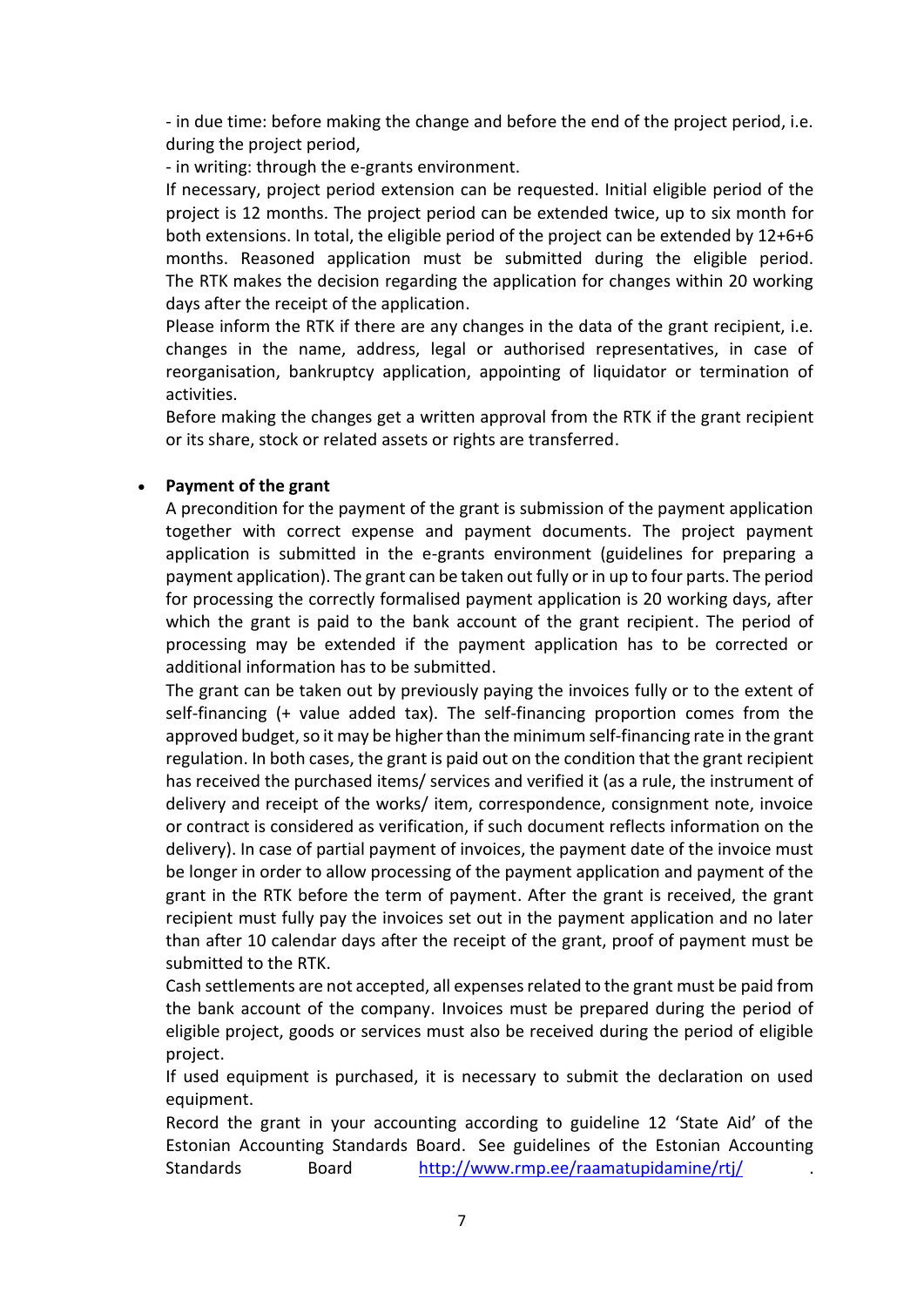Please archive the documents in the manner that will ensure their preservation until the date set out in the Regulation. Documents verifying the eligibility of expenses and other proof must be preserved according to Article 140(1) of Regulation (EU) No 1303/2013 of the European Parliament and of the Council. If the last grant payment was made:

- until 30 June, the documents must be kept for at least 4 calendar years (calculation of the calendar year starts from 1 January of the year when the payment of the grant was made).

- from July to 31 December, the documents must be kept for at least 4 calendar years (calculation of the calendar year starts from 1 January of the year following the year when the payment of the grant was made).

 **Notifying of the public** The grant recipient is obliged to notify the public of the grant received. Guidelines [for notifying and logos.](https://www.rtk.ee/toetusfondid-ja-programmid/euroopa-liidu-valisvahendid/logod-ja-sumboolika) 

### **Development counselling during eligibility period**

After the decision to satisfy the start-up grant application, the entrepreneur is required to realise their business plan. The County Development Centres welcome to development counselling in order to provide the companies versatile support for achieving the set goals and intended purpose use of the allocated grant. At least four development counselling sessions will take place during the entire eligibility period, but there may be more if needed. It is important to understand that the entrepreneur and specialist of the County Development Centre share one goal – to start a functioning company and do it in line with the established terms and conditions. The first development counselling will take place within six months after the beginning of the project eligibility period. For that purpose, the specialist of the County Development Centre (presumably the same person who carried out preliminary counselling of the application) will contact the grant recipient and agree on the meeting that is suitable for both parties.

#### **Final reporting**

The grant recipient is obliged to submit the final report of project in the e-grants environment after the end of the eligibility period, in which is reported the activities carried out, expenses made and assets acquired. The term for submission of the final report is set out in the decision to satisfies the application. Should you have any questions regarding the submission of the final report, please contact the specialist of County Development Centre who carried out the development counselling.

- o [Sample report form](https://www.rtk.ee/media/1177/download) (applications submitted before 01.04.2019), completed in the e-grants environment
- o [Sample report form](https://www.rtk.ee/media/1178/download) (applications submitted after 01.04.2019), completed in the e-grants environment
- $\circ$  Annexe to the report Important economic indicators and employment [information of the grant recipient](https://www.rtk.ee/media/1179/download)